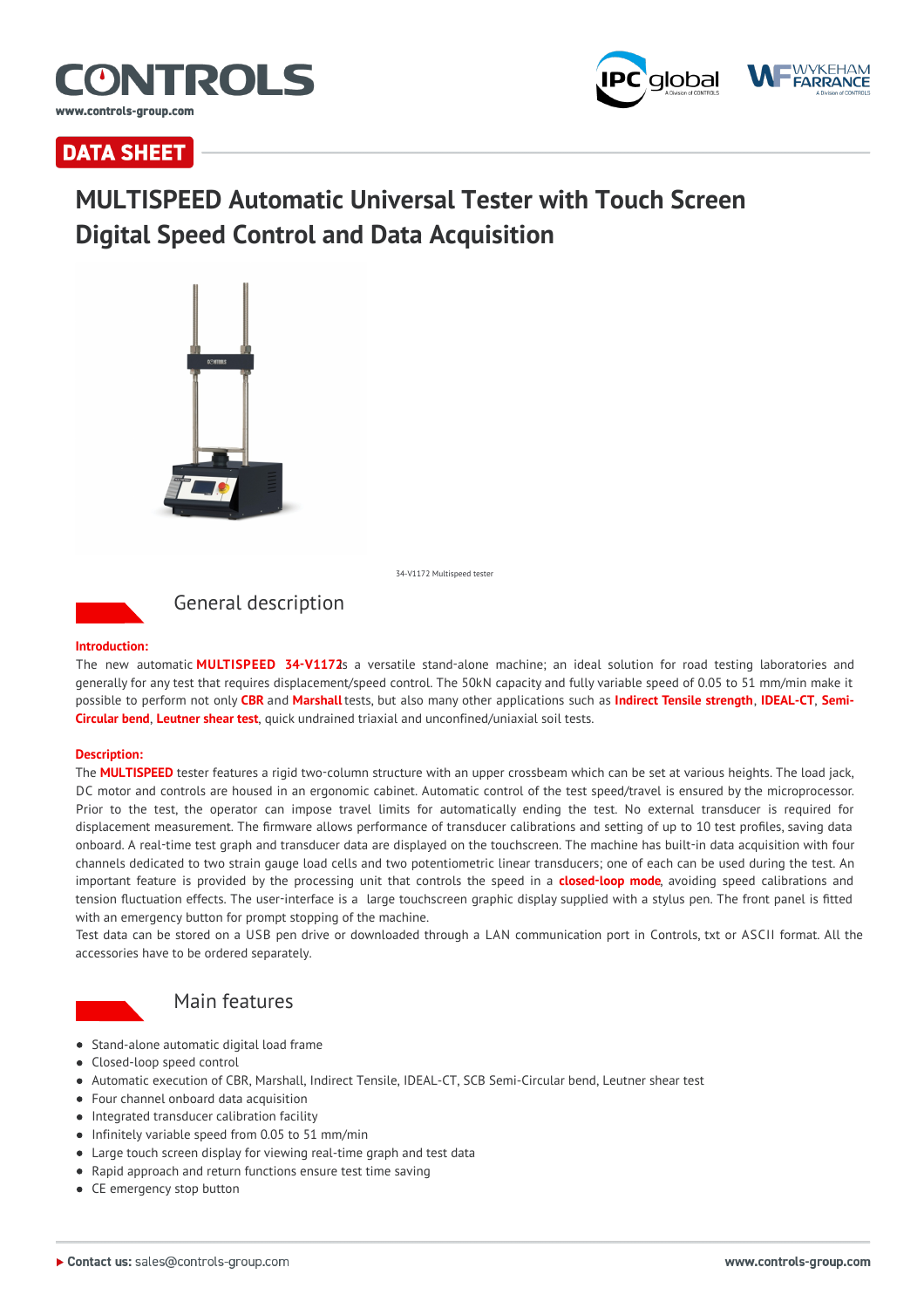

www.controls-group.com





• Supplied with load cell and displacement transducer



# Standards

- ASTM D1559
- ASTM D5581
- AASHTO T245
- EN 12697-12
- EN 12697-23
- EN 12697-34
- AASHTO T193 • NF P98-251-1/4
- ASTM D6927
- BS 1377:4
- 
- BS 598:107
- EN 13286-47
- UNI 10009
- NF P94-078
- ASTM D8044
- AASHTO TP124
- DIN 1996
- CNR 30
- CNR 34
- ASTM D8225
- EN 12697-48



# Specifications

**Maximum capacity:** 50 kN **Infinitely variable test speed** from 0.05 to 51 mm/min **Power:** DC motor 750 W **Data download:** using LAN port (ASCII, TXT or Controls format) **USB port** for USB memory stick data storage **Resolution:** 132000 divisions **Sampling frequency:** 50 Hz **Horizontal clearance** (distance between columns): 270 mm **Maximum vertical clearance** (without accessories): 730 mm **Platen travel:** 100mm **Overall dimensions** (l x w x h): 392x495x1213 mm **Net weight approx.**: 65 kg **Touchscreen graphic display**: 240 x 128 pixel Large memory **data storage** in USB pen drive